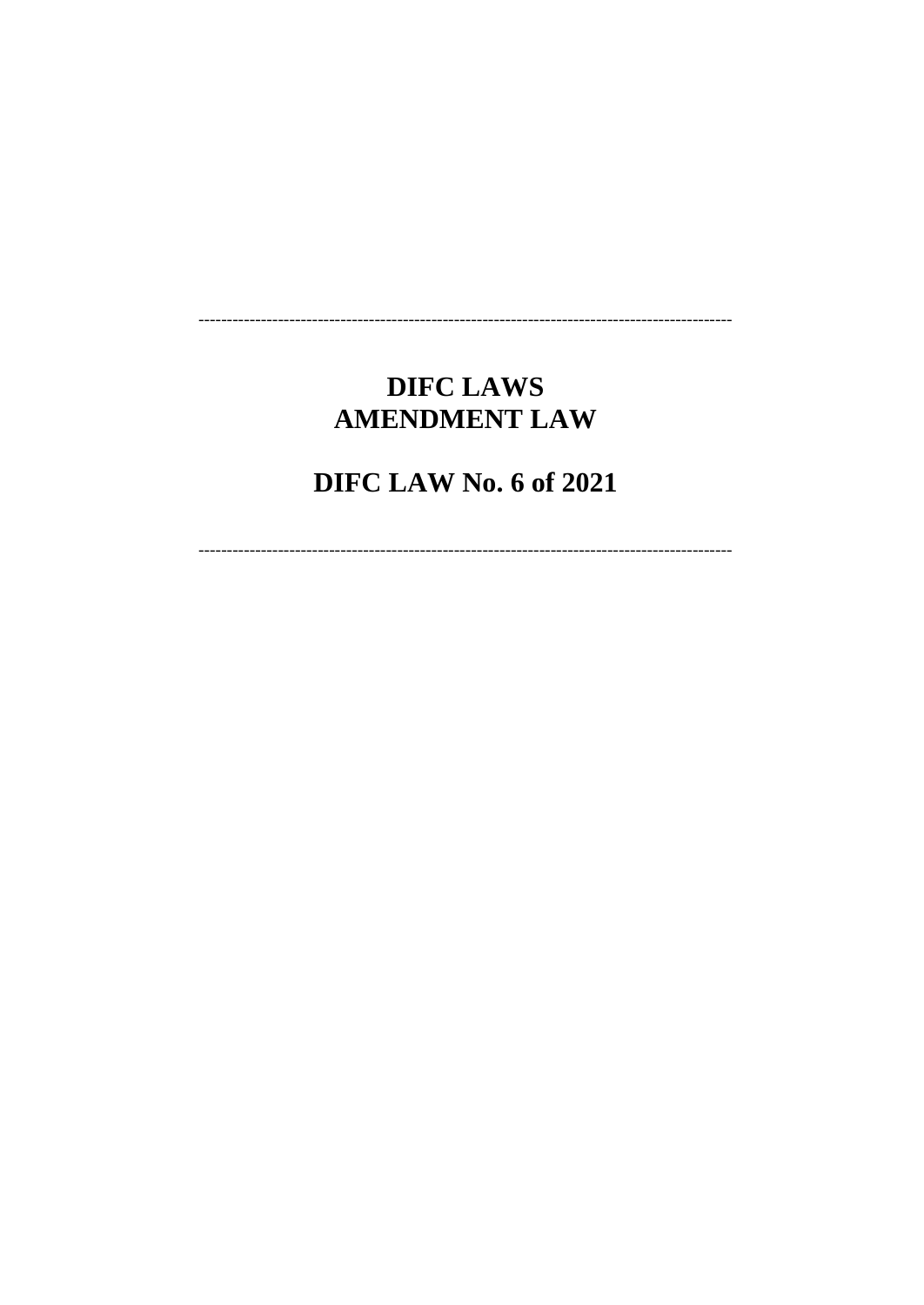## **PART 1: GENERAL**

#### 1. **Title**

This Law may be cited as the "DIFC Laws Amendment Law, DIFC Law No. 6 of 2021".

#### 2. **Legislative Authority**

This Law is made by the Ruler of Dubai.

#### 3. **Date of enactment**

This Law is enacted on the date specified in the Enactment Notice for this Law.

#### 4. **Commencement**

This Law comes into force on the date specified in the Enactment Notice for this Law.

# **PART 2: AMENDMENTS TO THE REGULATORY LAW 2004**

- 5. The Regulatory Law 2004 is amended as prescribed in this Law.
- 6. In Article 20 (The Powers and Functions of the DFSA Board of Directors), paragraph (1) is deleted and replaced with the following paragraph:
	- "(1) The general powers and functions of the DFSA Board of Directors are to:
		- (a) ensure that the DFSA exercises its statutory powers and performs its statutory functions in accordance with its objectives;
		- (b) make policies relating to the regulation of financial services and related activities and any other matters over which the DFSA has exclusive jurisdiction;
		- (c) review the performance of the Chief Executive;
		- (d) give the Chief Executive written directions as to the furtherance of any of the DFSA's objectives or the performance of any of the Chief Executive's statutory functions. Such written directions shall not constitute Rules;
		- (e) arrange for the DFSA to enter into binding and non-binding arrangements, including memoranda of understanding and co-operation with similar bodies, provided they do not conflict with the treaties to which the State is a party; and
		- (f) accept a delegation of powers or functions from another person pursuant to Dubai Law or a Federal Law."
- 7. After Article 39 (Exercise of Powers on Behalf of Other Regulators), insert the following new Article:

# **"39A. Performance of Functions delegated by other Regulators**

(1) This Article applies if: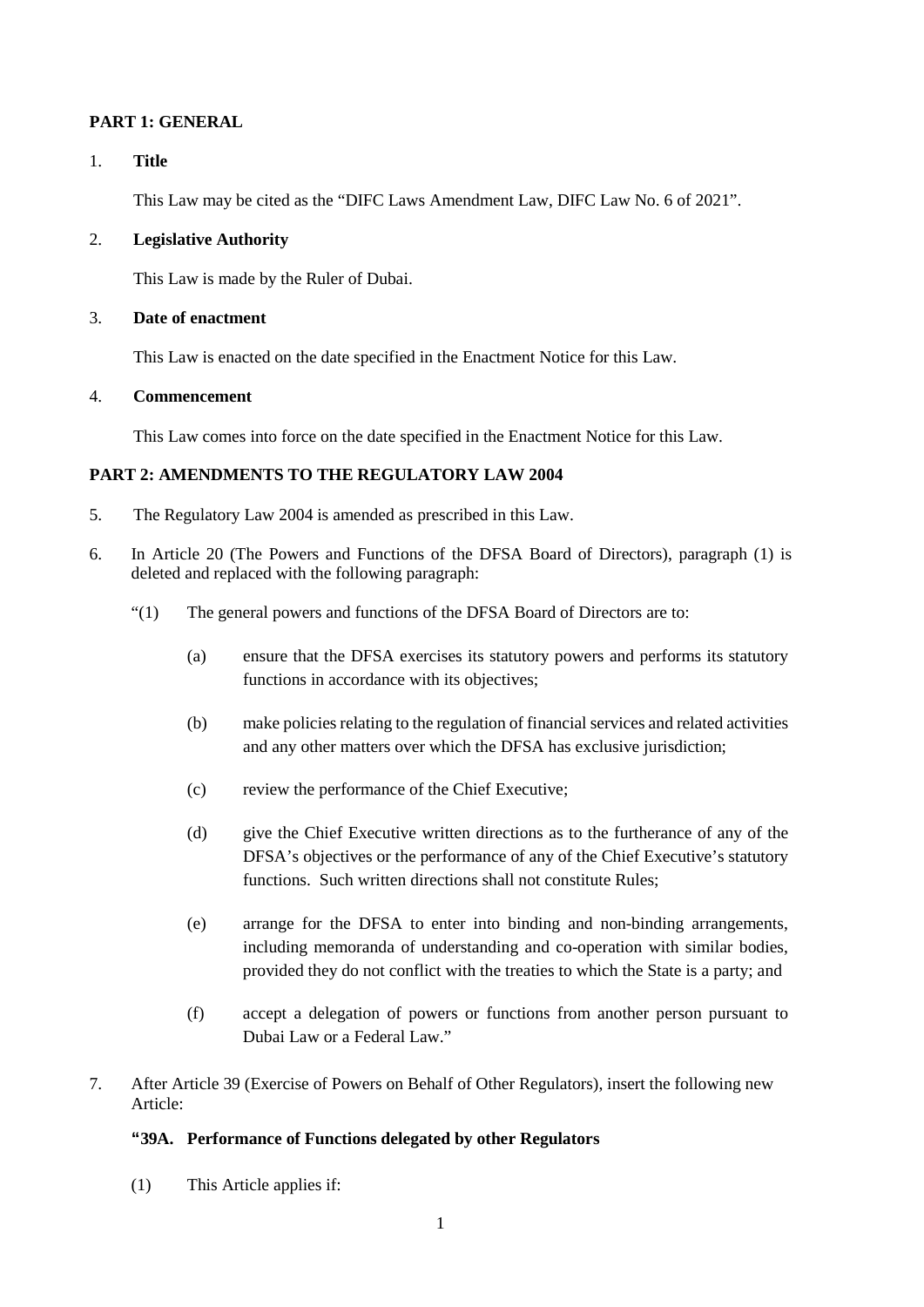- (a) a person referred to in Article 39 (a) to (g) ("the regulator") delegates a regulatory function to the DFSA ("the delegated function"); and
- (b) the DFSA enters into a binding or non-binding written arrangement, including a memorandum of understanding, with the regulator under which the DFSA agrees to perform the delegated function.
- (2) The DFSA may perform the delegated function and, without prejudice to the DFSA's ability to exercise any powers delegated by the regulator, the DFSA may exercise its powers under the Law or under any other legislation administered by the DFSA for the purposes of performing the delegated function."

#### **PART 3: AMENDMENTS TO THE MARKETS LAW 2012**

- 8. The Markets Law 2012 is amended as prescribed in this Law.
- 9. In Article 10 (Application of this Part to Collective Investment Funds), paragraph (2) is deleted and replaced with the following paragraph:
	- "(2) The provisions in Part 2 of this Law and the Rules made for the purpose of that Part shall apply to a person who has or intends to have Units admitted to trading on an Authorised Market Institution, or Security Tokens that are Units admitted to trading on an Alternative Trading System, in the manner and circumstances specified in this Law and prescribed in the Rules."
- 10. Article 14 (Obligation to issue a Prospectus) is deleted and replaced with the following Article:

## "**14. Obligation to issue a Prospectus**

- (1) A person shall not, subject to Article 14(3):
	- (a) make an Offer of Securities to the Public in or from the DIFC;
	- (b) have Securities admitted to trading on an Authorised Market Institution; or
	- (c) have Security Tokens admitted to trading on an Alternative Trading System,

unless there is an Approved Prospectus in relation to the relevant Securities.

- (2) For the purposes of Article 14(1):
	- (a) a Prospectus is an Approved Prospectus if it is approved by the DFSA in accordance with the requirements prescribed in the Rules; and
	- (b) a reference to a Prospectus in the Law or the Rules is a reference to an Approved Prospectus, unless the context requires otherwise.
- (3) The requirement in Article 14(1) does not apply: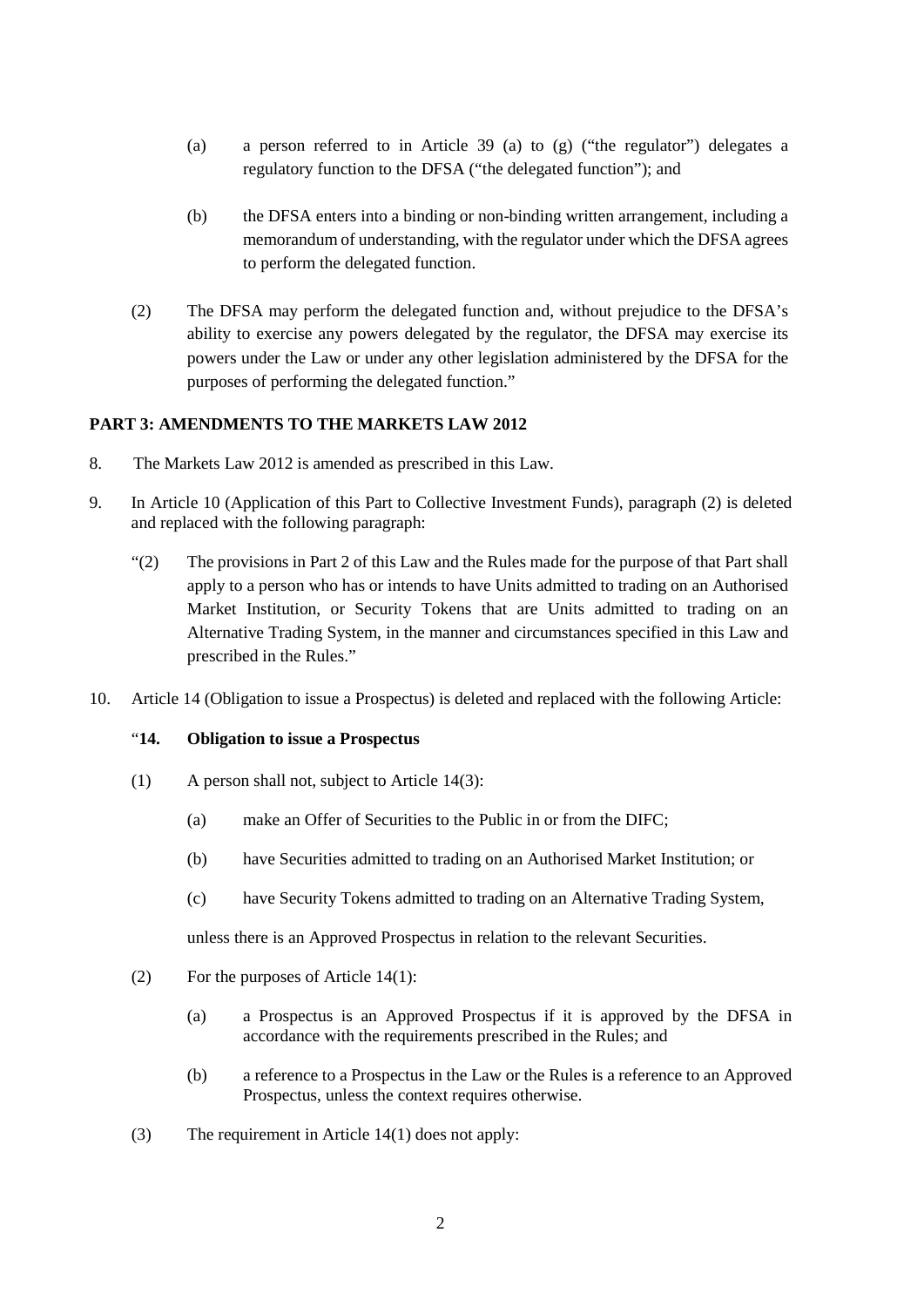- (a) to an Offer of Securities to the Public where that offer is an "Exempt Offer" as prescribed in the Rules; or
- (b) to any Securities to be admitted to trading on an Authorised Market Institution if those Securities are "Exempt Securities" as prescribed in the Rules.
- (4) For the purposes of this Part and the Rules made for the purposes of this Part, unless the context requires otherwise:
	- (a) a reference to a Prospectus Offer is a reference to both the making of an Offer of Securities to the Public and to having Securities admitted to trading, either:
		- (i) on an Authorised Market Institution; or
		- (ii) on an Alternative Trading System, in the case of Security Tokens not already admitted to trading on an Authorised Market Institution;
	- (b) a reference to an "offeror" is a reference to the person making a Prospectus Offer; and
	- (c) a reference to a Prospectus in respect of a person who has or seeks to have Units of a Fund admitted to trading on either an Authorised Market Institution or an Alternative Trading System (if the Units are Security Tokens that are not admitted to trading on an Authorised Market Institution) is a reference:
		- (i) in the case of a Domestic Fund, to a Prospectus under the Collective Investment Law 2010 and the Collective Investment Rules; and
		- (ii) in the case of a Foreign Fund, to a Prospectus prepared in accordance with the requirements prescribed in the Rules.
- (5) A Prospectus includes a Supplementary Prospectus, except where otherwise provided in this Law or the Rules."
- 11. Article 38 (Definition of a Reporting Entity) is deleted and replaced with the following Article:

### "**38. Definition of a Reporting Entity**

- (1) A person is, subject to Article 38(3), a Reporting Entity if the person:
	- (a) has or had Securities admitted to an Official List of Securities at any time;
	- (b) has or had Security Tokens admitted to trading on an Alternative Trading System, where the Security Tokens were not admitted to an Official List of Securities or to trading on a Regulated Exchange;
	- (c) has made an Offer of Securities to the Public other than in relation to Units of a Fund;
	- (d) merges with or acquires a Reporting Entity referred to in Article 38(1)(a), (b) or (c); or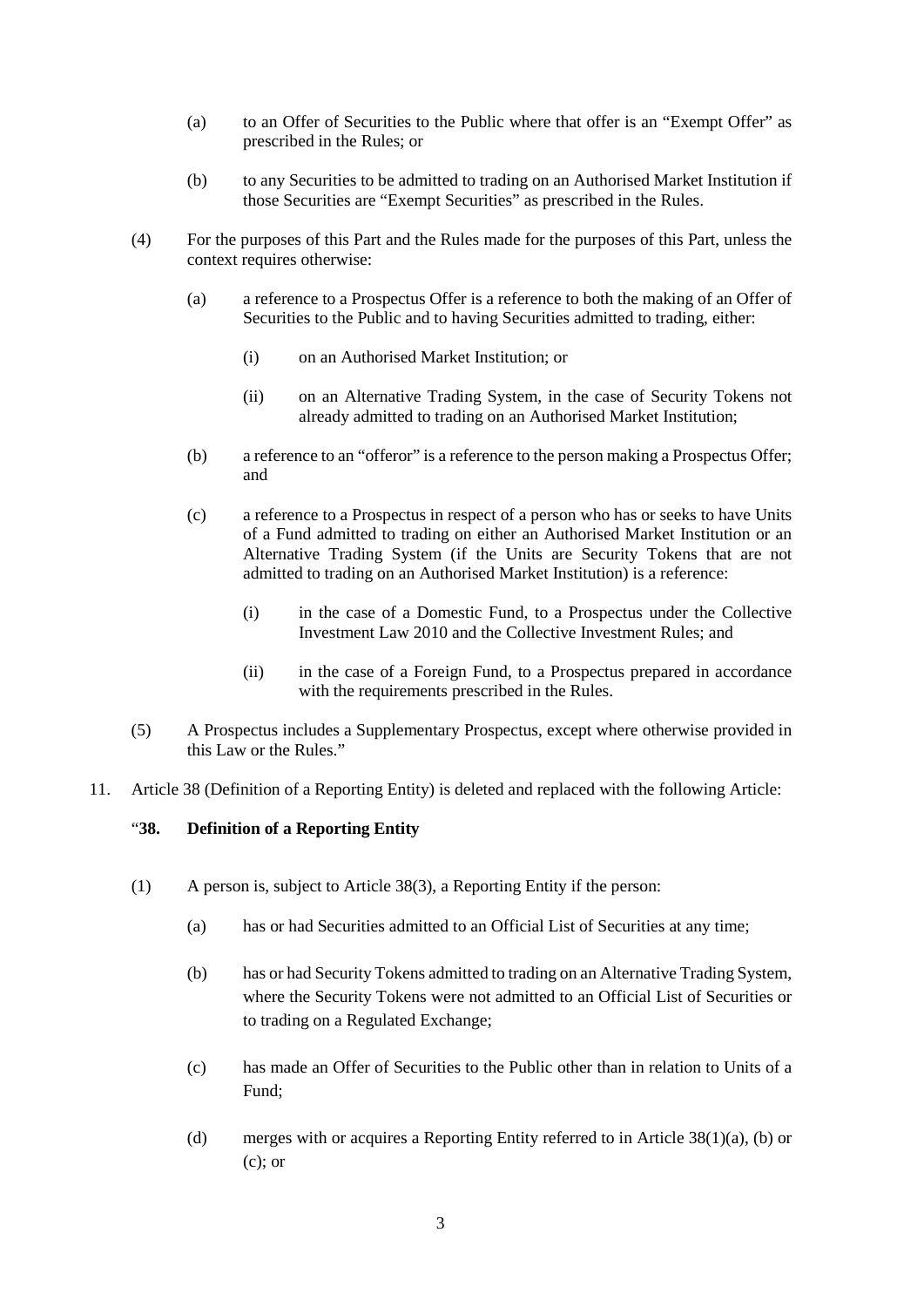- (e) is declared by the DFSA pursuant to Article 38(4) to be a Reporting Entity.
- (2) For the purposes of Article  $38(1)(a)$  and (b):
	- (a) in the case of a Fund where the Units are or have been included in an Official List of Securities (a "Listed Fund"):
		- (i) a reference to a Reporting Entity is a reference to the Fund Manager of that Fund or such other person as the DFSA may declare (who may also be called a "Reporting Entity of the Listed Fund"); and
		- (ii) any obligations of a Reporting Entity are, unless the context requires otherwise, obligations in respect of the Listed Fund;
	- (b) for avoidance of doubt, a person does not become a Reporting Entity of a Listed Fund by merely offering the Units of the Fund to the public, unless the Units are also admitted to an Authorised Market Institution; and
	- (c) in the case of a Fund, other than a Listed Fund, where the Units are Security Tokens admitted to trading on an Alternative Trading System:
		- (i) a reference to a Reporting Entity is a reference to the Fund Manager of that Fund or such other person as the DFSA may declare; and
		- (ii) any obligations of a Reporting Entity are, unless the context requires otherwise, obligations in respect of that Fund.
- (3) A person is not a Reporting Entity:
	- (a) if the person:
		- (i) is an Exempt Offeror; or
		- (ii) has made an Offer of Securities to the Public where that offer is an Exempt Offer;
	- (b) if:
		- (i) the person previously had Securities admitted to an Official List of Securities but currently has no Securities admitted to an Official List of Securities;
		- (ii) the current holders of at least seventy five per cent of the Securities of the Reporting Entity or the Listed Fund, as is relevant, have agreed in writing that the person is no longer needed to be a Reporting Entity; and
		- (iii) the DFSA has confirmed in writing upon being notified of the grounds referred to in Article  $38(3)(b)(i)$  and (ii) that the person need no longer be a Reporting Entity; or